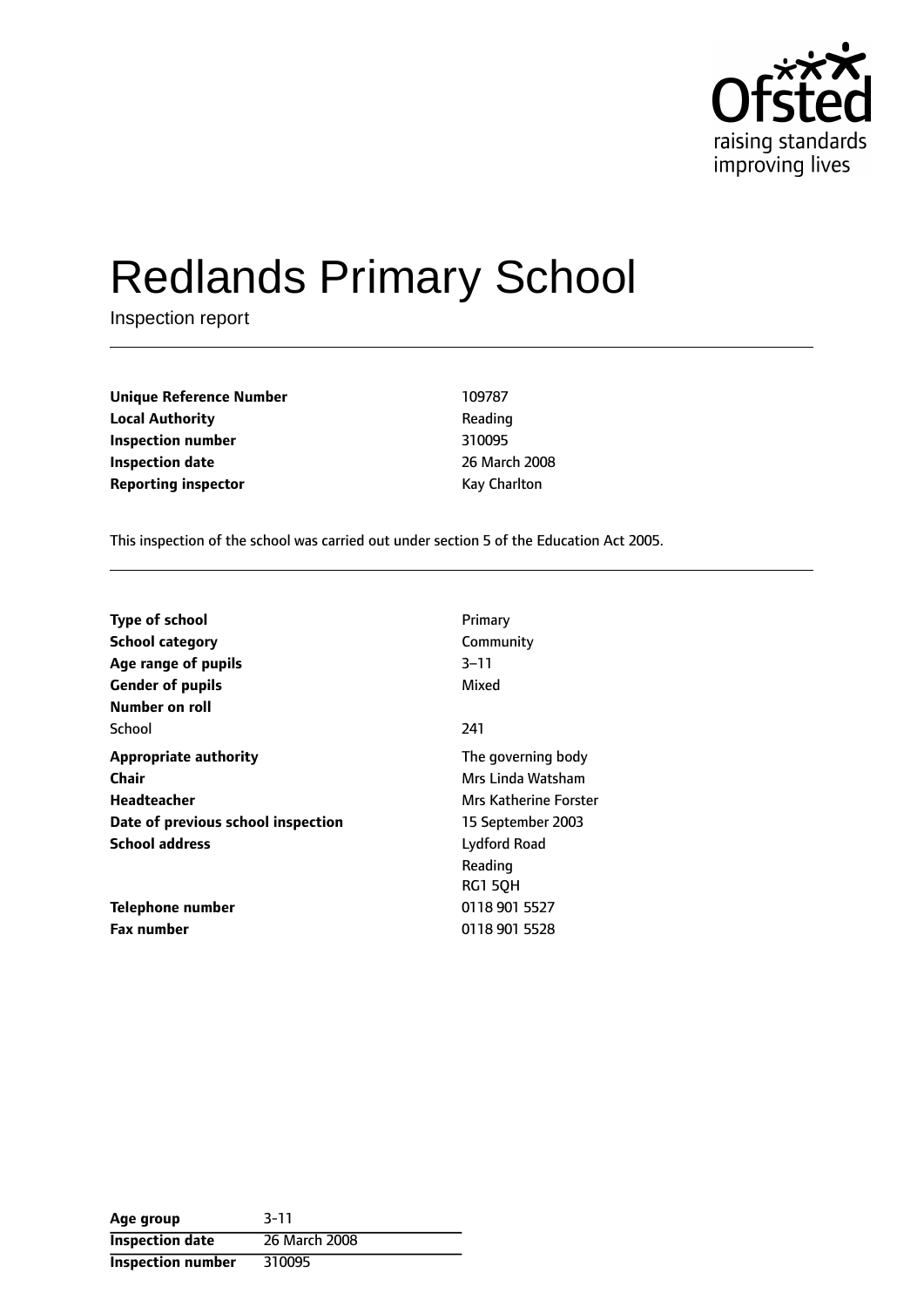.

© Crown copyright 2008

#### Website: www.ofsted.gov.uk

This document may be reproduced in whole or in part for non-commercial educational purposes, provided that the information quoted is reproduced without adaptation and the source and date of publication are stated.

Further copies of this report are obtainable from the school. Under the Education Act 2005, the school must provide a copy of this report free of charge to certain categories of people. A charge not exceeding the full cost of reproduction may be made for any other copies supplied.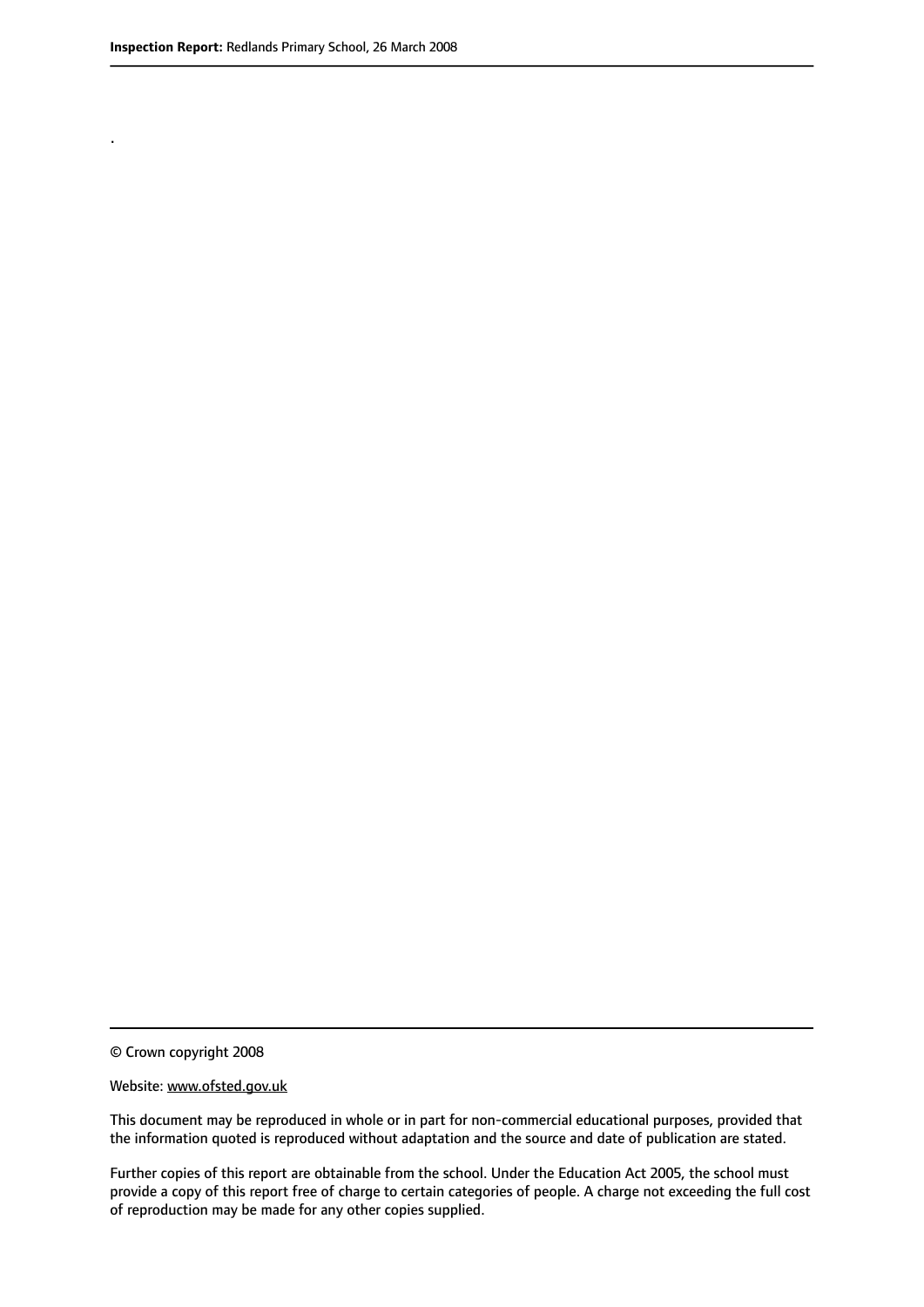# **Introduction**

The inspection was carried out by an Additional Inspector. The inspector evaluated the overall effectiveness of the school and investigated the following issues: teaching and learning, personal development and well-being, curriculum, and leadership and management, gathering evidence from lesson observations, scrutiny of pupils' work and documents. Parents' questionnaires and discussions with pupils, governors and staff also contributed to the judgements. Other aspects of the school's work were not investigated in detail, but the inspector found no evidence to suggest that the school's own assessments, as given in its self-evaluation, were not justified, and these have been included where appropriate in this report.

## **Description of the school**

Redlands serves an urban area near the centre of Reading. It has a Nursery (Foundation Stage 1) which caters for 40 pupils on a part-time basis. Over half of the pupils in the school are from minority ethnic backgrounds, with the greatest number being of Asian origin. Around 27 languages are spoken and currently just over 60 pupils are at an early stage of learning English. A relatively high number of pupils either leave or join the school other than at the usual point of entry. The percentage of pupils in receipt of free school meals is average. The proportion of pupils identified as having learning difficulties and/or disabilities is also average and most of these are on the moderate learning difficulty spectrum. The school has gained the Gold Healthy Schools and Sportsmark awards.

## **Key for inspection grades**

| Outstanding  |
|--------------|
| Good         |
| Satisfactory |
| Inadequate   |
|              |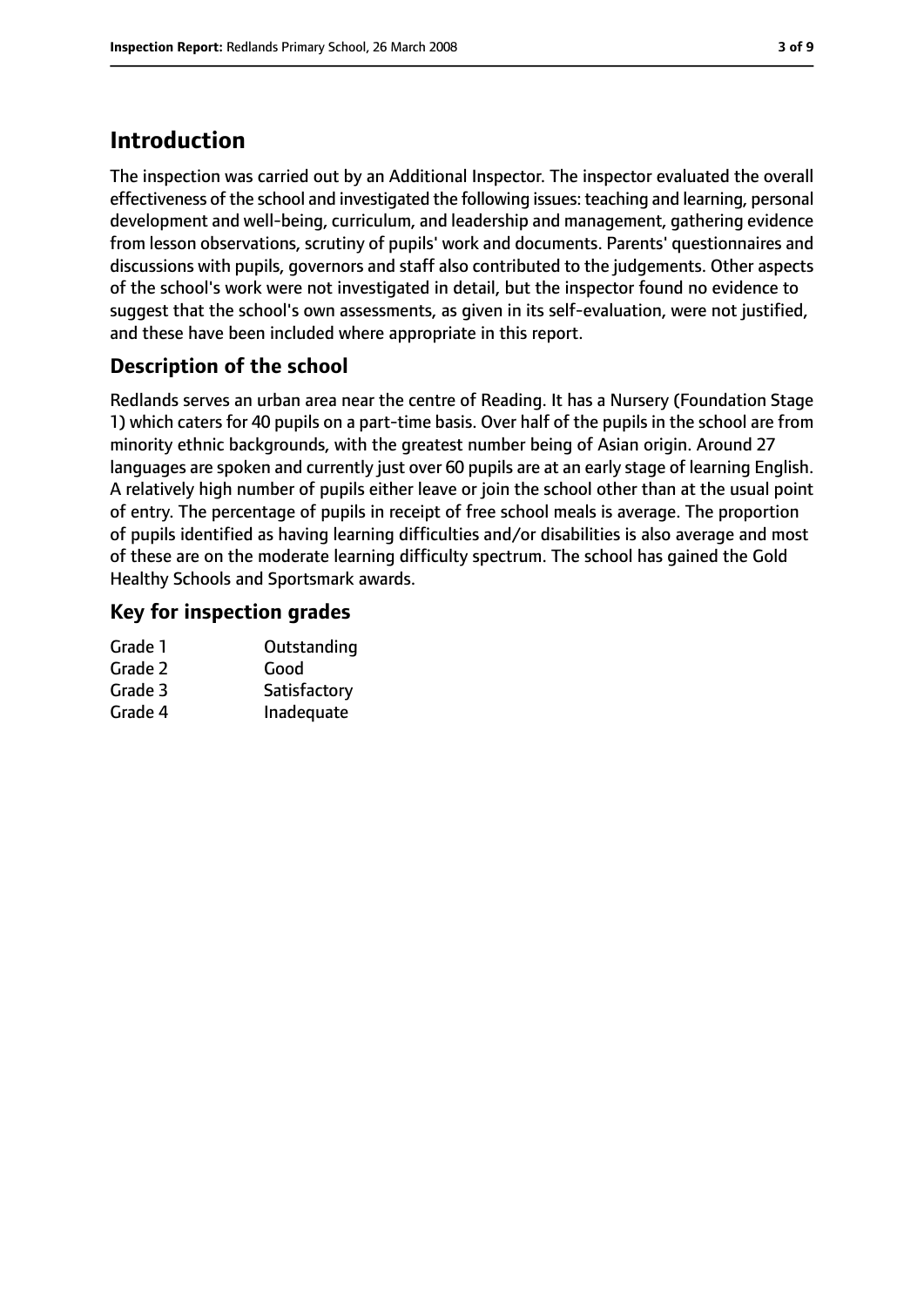## **Overall effectiveness of the school**

#### **Grade: 2**

Redlands is a good school. There are outstanding features, notably in pupils' personal development, in the care, guidance and support they receive, and in the curriculum. The school is successful in its aim that 'everyone should learn about and from each other' and pupils from very diverse backgrounds work and play together happily in a racially harmonious environment. Almost all parents speak highly of the school and make comments such as 'We are delighted not only with pupils' academic performance but also with the caring and nurturing atmosphere the school fosters.'

As a result of good teaching and learning, pupils of different backgrounds and abilities achieve well. By Year 6, standards in English, mathematics and science are above average overall. This represents good progress from pupils' overall starting point on entry, which is average. The school has particular strengths in teaching mathematics, and the pace of learning in this subject ensures that pupils achieve of their best. For example, in the 2007 end of key stage tests Year 6 pupils attained standards which were significantly above the national average. Pupils' achievements across the school are better in reading than in writing. In all subjects, staff plan conscientiously; they are enthusiastic and make learning fun. Teachers and teaching assistants work together very well as a team. They all have excellent relationships with pupils and give them discerning feedback that helps them to improve their work. Staff help to build the confidence of bilingual pupils very effectively and those who lack fluency in speaking English quickly catch up to their peers. Pupils with special educational needs receive a good level of support and achieve the small-step learning targets set for them. There is some excellent teaching in English as was seen in a Year 6 literacy lesson where staff used a very wide range of approaches to challenge the learning of all. However, there are occasions where this practice is not consistent and where pupils could achieve more in writing. The school has a well thought out action plan to address this issue and it is starting to bear fruit.

Pupils' personal development is a cornerstone of the provision and is outstanding for all age groups. The school has a strong commitment to celebrating the range of pupils' backgrounds and pupils are proud of their 'multicultural school'. They say that they feel safe and thoroughly enjoy learning. Attendance is very good. Through the 'Redlands Matters' consultation system, pupils are highly involved in helping to run the school community and express their views on a range of issues, such as teaching and learning, and the school environment. In this way, pupils develop a keen responsibility for making sure that Redlands is a good place to be, and their behaviour is exemplary. Through the global education programme, pupils gain an excellent appreciation of issues in the wider world and they contribute to the immediate school community; for example through hosting a local arts trail and helping in the Ridgeline Community Garden. In assemblies and class 'Candle Times', all show a high degree of reverence. Their spiritual, moral, social and cultural development is excellent. In an assembly about the Easter story, pupils showed that they are confident to explore their feelings, and their responses to issues about love, care and respect, were impressive. Pupils develop an excellent understanding of the need for a healthy lifestyle and the importance of being safety conscious.

The outstanding curriculum is carefully planned to provide pupils with opportunities for success. It takes account of individual needs and ensures that every opportunity is used to enhance pupils' personal development. There has been significant development in the curriculum since the last inspection and there is now systematic development of pupils' key skills of literacy, numeracy and information and communication technology across all subjects. An outstanding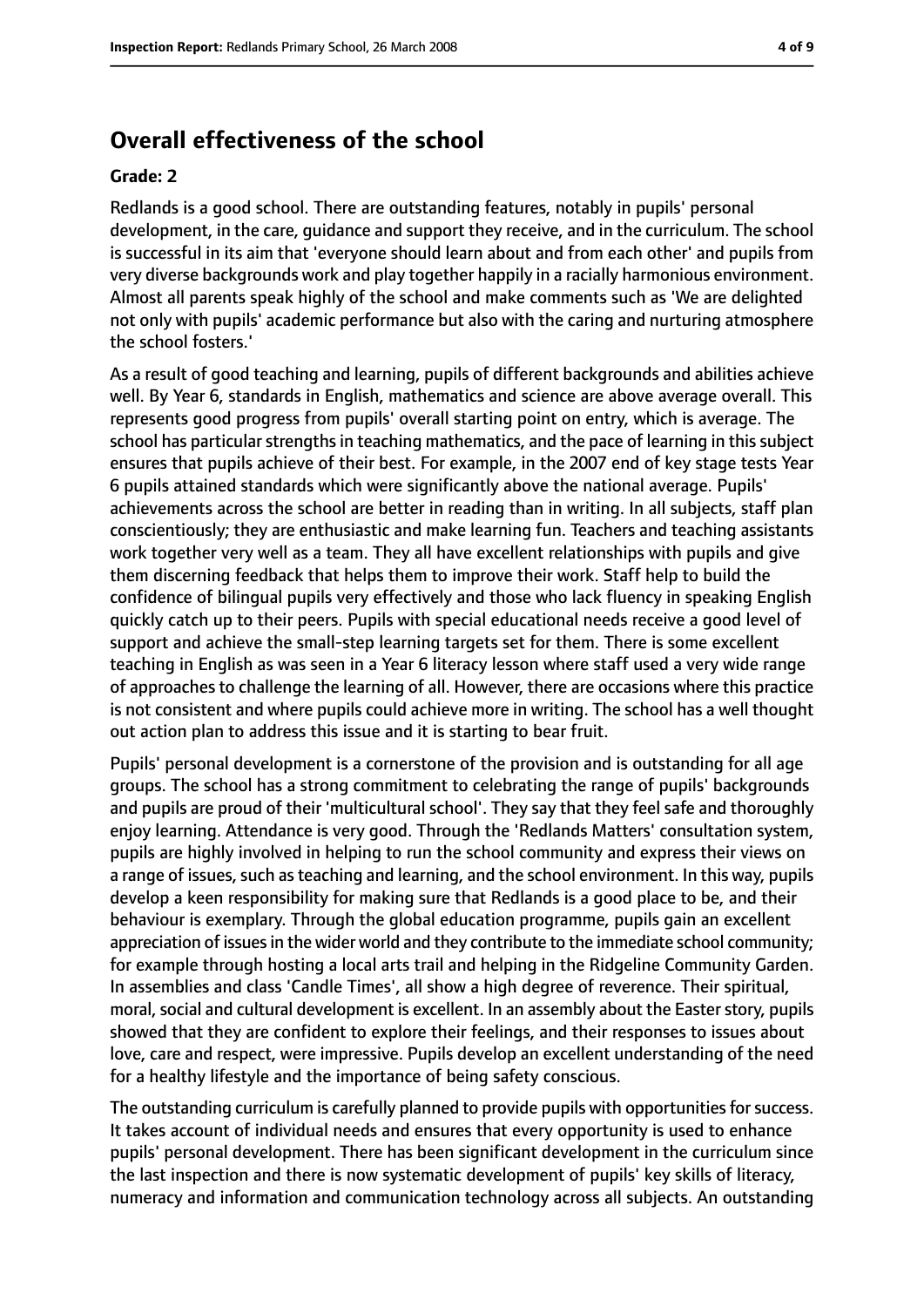range of enrichment activities plays an important part in ensuring pupils enjoy school. Pupils are particularly impressed with the extensive range of clubs and the provision in music.

The care, guidance and support pupils receive are excellent. There are thorough safety procedures in place and the care provided for pupils is exemplary. Staff make sure that all pupils, including those who arrive at different times, settle quickly and happily into school life and that they feel confident about moving to the next stage of their education. There is comprehensive tracking of each pupil's personal and academic progress. This information is used well to organise extra support for pupils as needed, for example for those who speak English as an additional language. It is also used to set challenging targets for each pupil that help to motivate them in their learning. Parents are partners in their child's education and the school works exceptionally well with them, and with a wide range of outside agencies, to support pupils' development.

Leadership is good overall. The headteacher leads by example and provides determination to ensure that all pupils reach their potential. Along with the deputy, she gives an excellent sense of direction. She has set a climate of very strong teamwork amongst all adults so that everyone makes an active contribution to the school improvement. However, there is still further to go in terms of the role and the impact of coordinators on raising standards. The school is already addressing this and the introduction of 'learning walks' involving staff and Year 6 pupils, for example, is proving very helpful in reviewing the ways in which lessons are organised. Governors are effective in both supporting and challenging the school and act effectively as its critical friend. They are aware of the school's strengths and weaknesses. The school's self-evaluation is accurate and, largely because of the extremely rigorous and discerning monitoring of the headteacher and deputy, everyone is very clear about what needs to be done for the school to improve. Staff development is given a high profile and staff approach key developments very enthusiastically. The school's track record shows that it is very well placed to improve even further.

## **Effectiveness of the Foundation Stage**

#### **Grade: 2**

There are outstanding features in Foundation Stage 1 where very high quality teaching ensures that children make an extremely good start to their school life. The imaginative way in which staff organise children's learning with very close attention to detail, for example in the outdoor Post Office, means that children are exceptionally well motivated by a wide range of purposeful activities. In Foundation Stage 2, good teaching and learning lead to good achievement. Staff plan carefully and ensure that the provision builds on well from Foundation Stage 1. By the time the children start Year 1, most attain the expected levels in all areas of learning and a significant number attain above this, notably in their personal development. Leadership is good and the introduction of a more focused programme for teaching letters and sounds is helping to make sure that teaching fully challenges children of all abilities so that they achieve as well in writing as in all other aspects of their learning.

## **What the school should do to improve further**

■ Raise pupils' achievements in writing by ensuring that teaching consistently challenges all pupils.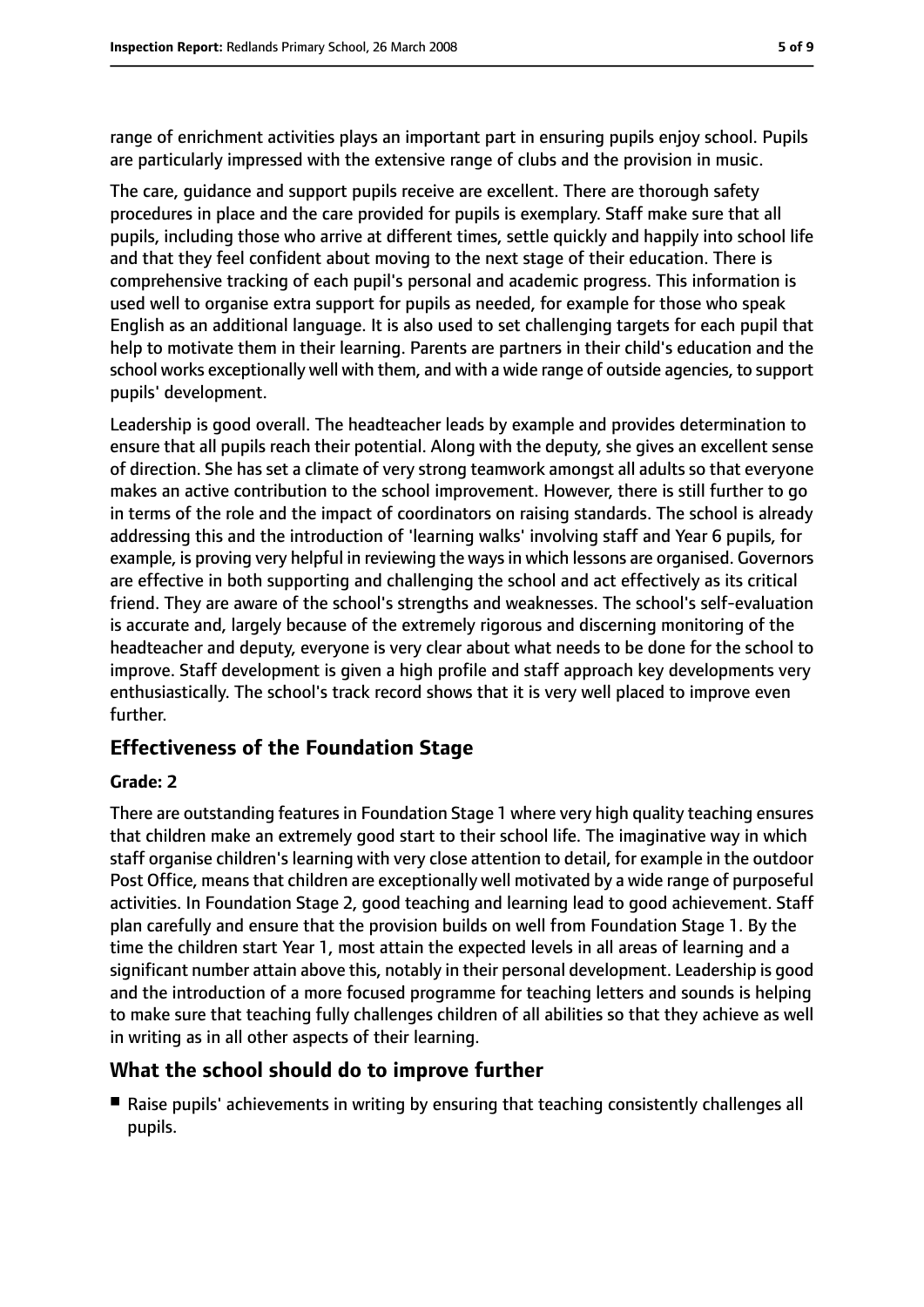**Any complaints about the inspection or the report should be made following the procedures set out in the guidance 'Complaints about school inspection', which is available from Ofsted's website: www.ofsted.gov.uk.**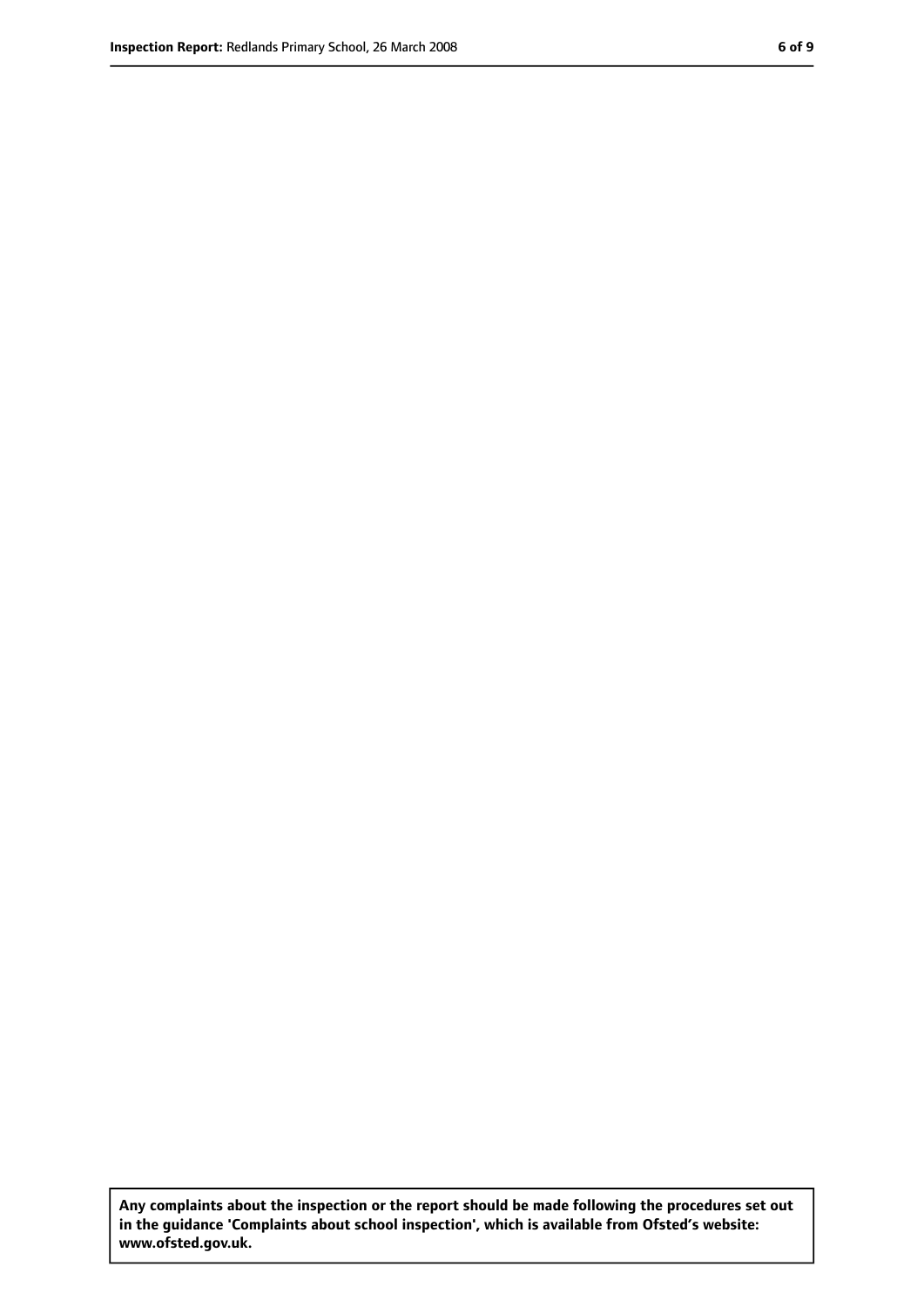#### **Annex A**

# **Inspection judgements**

| $^{\circ}$ Key to judgements: grade 1 is outstanding, grade 2 good, grade 3 satisfactory, and | <b>School</b>  |
|-----------------------------------------------------------------------------------------------|----------------|
| arade 4 inadequate                                                                            | <b>Overall</b> |

## **Overall effectiveness**

| How effective, efficient and inclusive is the provision of education, integrated<br>care and any extended services in meeting the needs of learners? |     |
|------------------------------------------------------------------------------------------------------------------------------------------------------|-----|
| Effective steps have been taken to promote improvement since the last<br>inspection                                                                  | Yes |
| How well does the school work in partnership with others to promote learners'<br>well-being?                                                         |     |
| The effectiveness of the Foundation Stage                                                                                                            |     |
| The capacity to make any necessary improvements                                                                                                      |     |

## **Achievement and standards**

| How well do learners achieve?                                                                               |  |
|-------------------------------------------------------------------------------------------------------------|--|
| The standards <sup>1</sup> reached by learners                                                              |  |
| How well learners make progress, taking account of any significant variations between<br>groups of learners |  |
| How well learners with learning difficulties and disabilities make progress                                 |  |

## **Personal development and well-being**

| How good is the overall personal development and well-being of the<br>learners?                                  |  |
|------------------------------------------------------------------------------------------------------------------|--|
| The extent of learners' spiritual, moral, social and cultural development                                        |  |
| The extent to which learners adopt healthy lifestyles                                                            |  |
| The extent to which learners adopt safe practices                                                                |  |
| How well learners enjoy their education                                                                          |  |
| The attendance of learners                                                                                       |  |
| The behaviour of learners                                                                                        |  |
| The extent to which learners make a positive contribution to the community                                       |  |
| How well learners develop workplace and other skills that will contribute to<br>their future economic well-being |  |

## **The quality of provision**

| How effective are teaching and learning in meeting the full range of the<br>learners' needs?          |  |
|-------------------------------------------------------------------------------------------------------|--|
| How well do the curriculum and other activities meet the range of needs<br>and interests of learners? |  |
| How well are learners cared for, quided and supported?                                                |  |

 $^1$  Grade 1 - Exceptionally and consistently high; Grade 2 - Generally above average with none significantly below average; Grade 3 - Broadly average to below average; Grade 4 - Exceptionally low.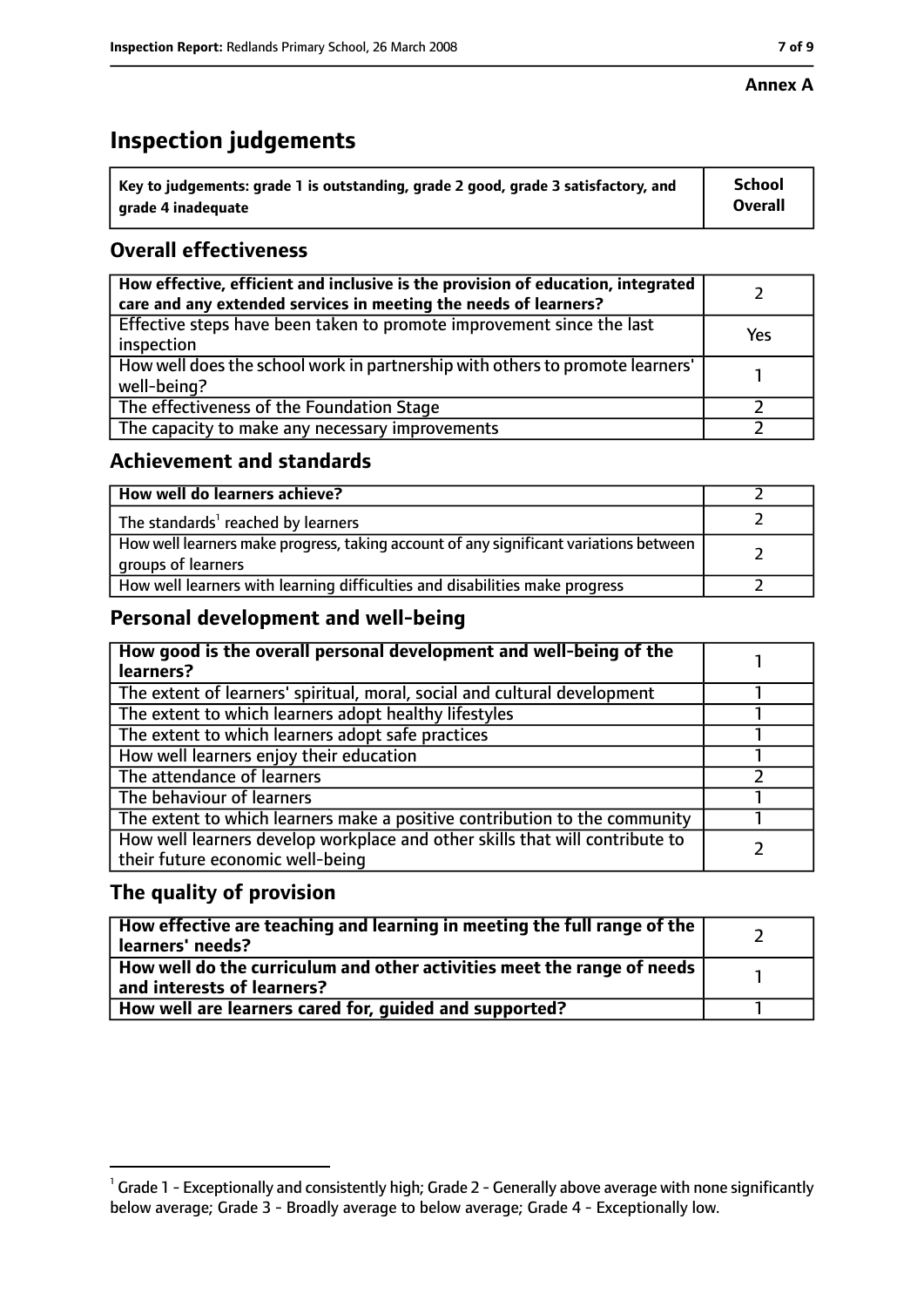# **Leadership and management**

| How effective are leadership and management in raising achievement<br>and supporting all learners?                                              |     |
|-------------------------------------------------------------------------------------------------------------------------------------------------|-----|
| How effectively leaders and managers at all levels set clear direction leading<br>to improvement and promote high quality of care and education |     |
| How effectively leaders and managers use challenging targets to raise standards                                                                 |     |
| The effectiveness of the school's self-evaluation                                                                                               |     |
| How well equality of opportunity is promoted and discrimination tackled so<br>that all learners achieve as well as they can                     |     |
| How effectively and efficiently resources, including staff, are deployed to<br>achieve value for money                                          |     |
| The extent to which governors and other supervisory boards discharge their<br>responsibilities                                                  |     |
| Do procedures for safequarding learners meet current government<br>requirements?                                                                | Yes |
| Does this school require special measures?                                                                                                      | No  |
| Does this school require a notice to improve?                                                                                                   | No  |